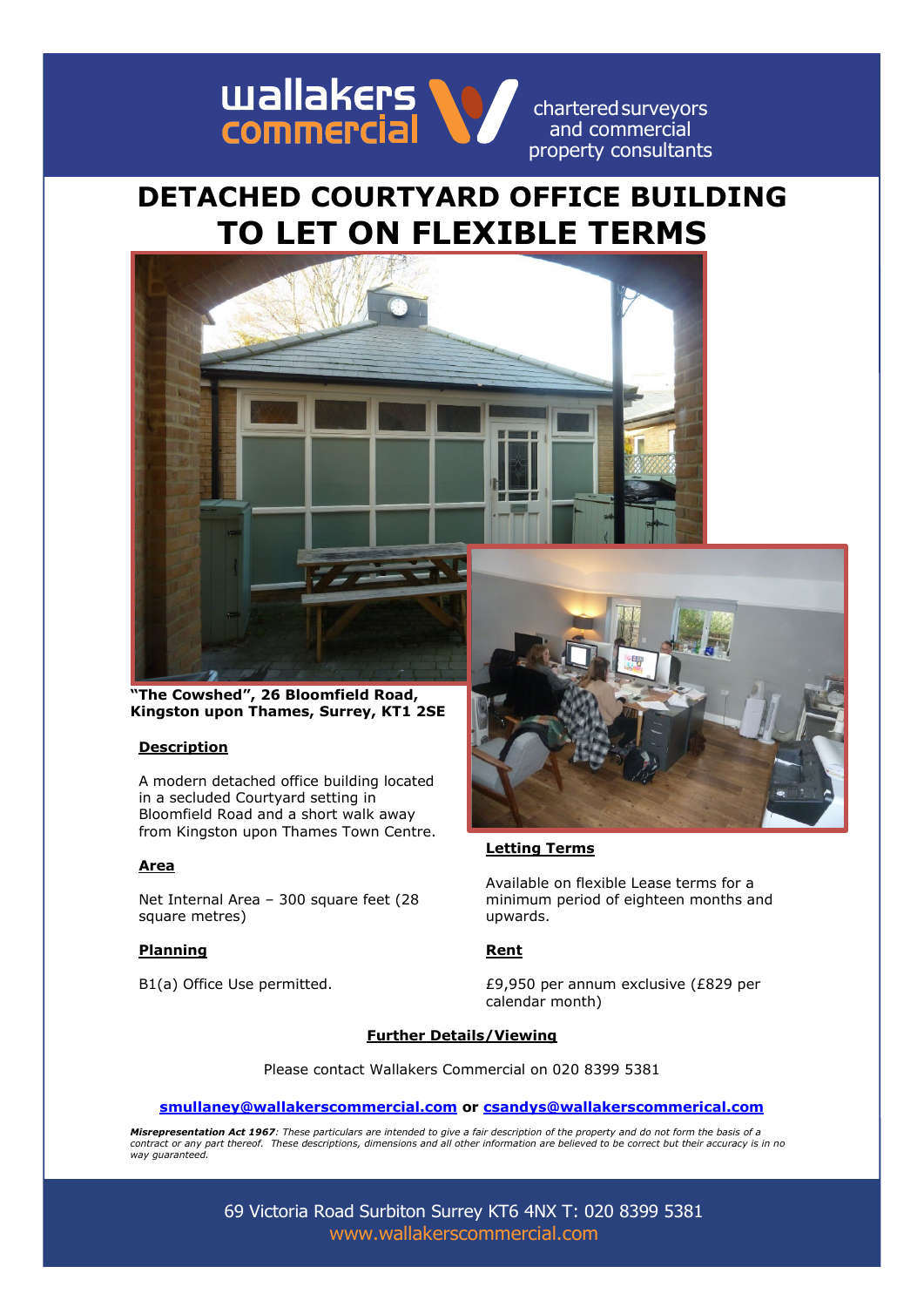## **"The Cowshed", 26 Bloomfield Road, Kingston upon Thames, Surrey KT1 2SE**

| <b>LOCATION:</b>                           | The office is situated in a quiet convenient location on Bloomfield Road which is a short<br>walk away from Kingston upon Thames Town Centre and Railway Station with its regular<br>services to London Waterloo (31 mins). |                                                                                                         |                                                                      |  |
|--------------------------------------------|-----------------------------------------------------------------------------------------------------------------------------------------------------------------------------------------------------------------------------|---------------------------------------------------------------------------------------------------------|----------------------------------------------------------------------|--|
| <b>DESCRIPTION:</b>                        |                                                                                                                                                                                                                             | A modern detached office building enjoying a secluded Courtyard setting with private<br>gateway access. |                                                                      |  |
|                                            | The office is offered in an excellent and modern condition throughout and provides 300<br>square feet (28 square metres) of useable office space suitable for 4-5 staff (Floor Plan<br>attached).                           |                                                                                                         |                                                                      |  |
|                                            |                                                                                                                                                                                                                             | Features include:                                                                                       |                                                                      |  |
|                                            | $\ast$                                                                                                                                                                                                                      |                                                                                                         | High specification office design and finish                          |  |
|                                            | $\ast$                                                                                                                                                                                                                      |                                                                                                         | Colour Video Entry Door System (also accessible over the internet)   |  |
|                                            | $\ast$                                                                                                                                                                                                                      | Full fibre high speed Broadband                                                                         |                                                                      |  |
|                                            | *                                                                                                                                                                                                                           |                                                                                                         | Small kitchenette/tea making area                                    |  |
|                                            | $\ast$                                                                                                                                                                                                                      |                                                                                                         | Fully insulated and programmable heating system                      |  |
|                                            | *                                                                                                                                                                                                                           | Ample electrical power sockets                                                                          |                                                                      |  |
|                                            | *                                                                                                                                                                                                                           | Shared use of Courtyard area                                                                            |                                                                      |  |
|                                            | *                                                                                                                                                                                                                           |                                                                                                         | Small private walled yard to rear of building                        |  |
|                                            | $\ast$                                                                                                                                                                                                                      | Excellent natural light                                                                                 |                                                                      |  |
| <b>PLANNING:</b>                           | B1(a) Office Use which would suit a variety of business uses.                                                                                                                                                               |                                                                                                         |                                                                      |  |
| <b>BUSINESS RATES:</b>                     | Nil business rates payable, subject to eligibility for Small Business Rates Relief.                                                                                                                                         |                                                                                                         |                                                                      |  |
| <b>LETTING TERMS:</b>                      | The office is available on a brand new flexible Lease term for a minimum period of<br>eighteen months and upwards.                                                                                                          |                                                                                                         |                                                                      |  |
| <b>RENT:</b>                               | £9,950 per annum exclusive (£829 per calendar month).                                                                                                                                                                       |                                                                                                         |                                                                      |  |
| <b>SERVICE CHARGE:</b>                     | Small service charge contribution payable to include annual buildings insurance premium.                                                                                                                                    |                                                                                                         |                                                                      |  |
| <b>LEGAL COSTS:</b>                        | Each party to cover their own legal costs.                                                                                                                                                                                  |                                                                                                         |                                                                      |  |
| <b>COMMENCEMENT DATE:</b>                  | The office is available from April 2022.                                                                                                                                                                                    |                                                                                                         |                                                                      |  |
| <b>FURTHER DETAILS/</b><br><b>VIEWING:</b> | Strictly by appointment only with Sole Agents, Wallakers Commercial, on 020 8399 5381.                                                                                                                                      |                                                                                                         |                                                                      |  |
|                                            | Carlie Sandys:                                                                                                                                                                                                              | Seamus Mullaney:                                                                                        | smullaney@wallakerscommercial.com<br>csandys@wallakerscommercial.com |  |